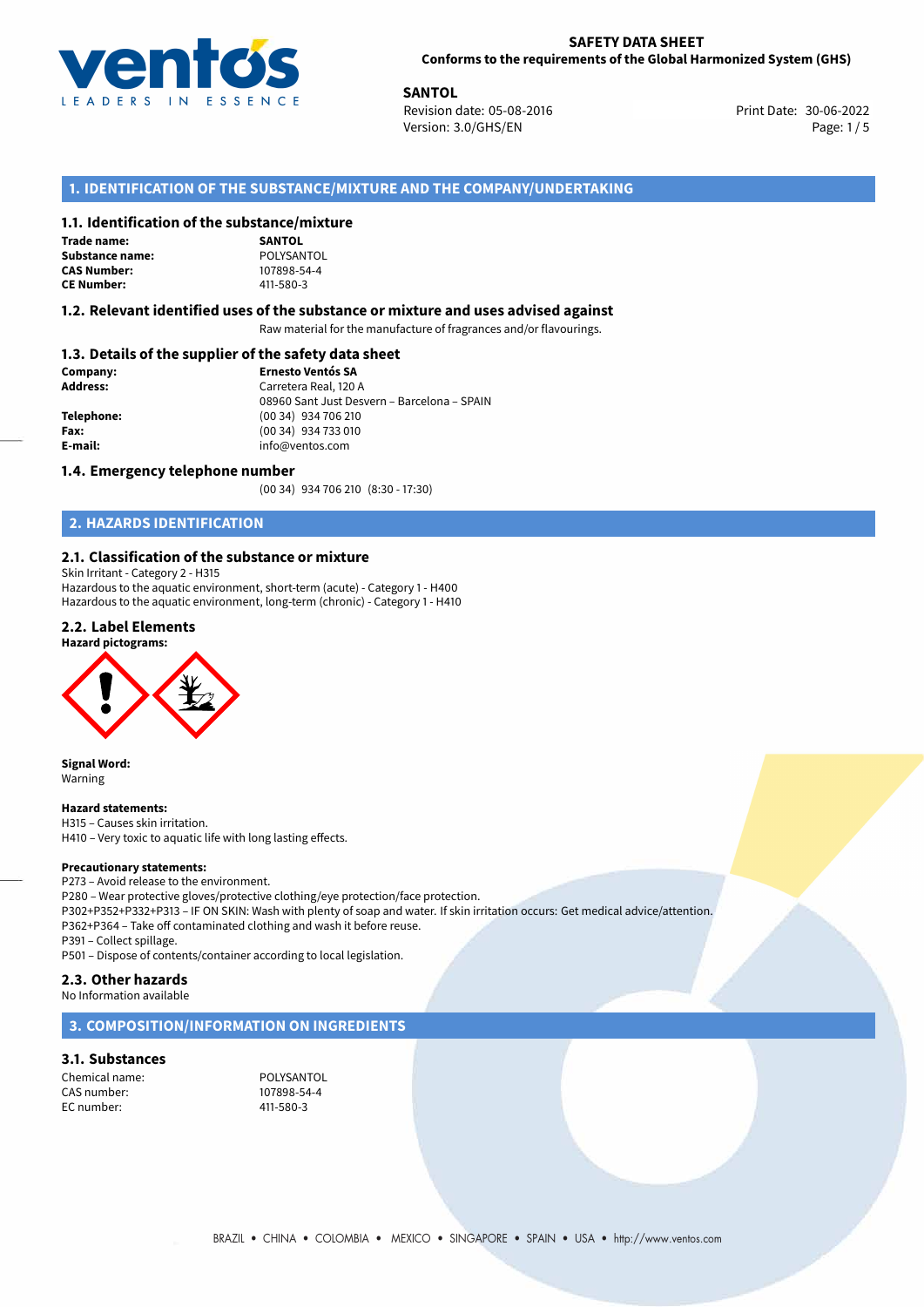

**SANTOL**<br>
Revision date: 05-08-2016 **Print Date: 30-06-2022** Version: 3.0/GHS/EN Page: 2 / 5

### **Hazardous constituents:**

| <b>Chemical Name</b>                                                  | % (w/w)   | <b>CAS No</b><br><b>EC No</b> | <b>Classification according to GHS</b>                                                                                                                                                             |
|-----------------------------------------------------------------------|-----------|-------------------------------|----------------------------------------------------------------------------------------------------------------------------------------------------------------------------------------------------|
| 3,3-DIMETHYL-5-(2,2,3-TRIMETHYL-3-<br>CYCLOPENTEN-1-YL)-4-PENTEN-2-OL | $\geq$ 50 | 107898-54-<br>411-580-3       | Skin Irritant - Category 2 - H315<br>Hazardous to the aquatic environment, short-term (acute) - Category 1 - H400<br>Hazardous to the aquatic environment, long-term (chronic) - Category 1 - H410 |

[See the full text of the hazard statements in section 16.](#page-4-0)

### **3.2. Mixtures**

Not applicable

# **4. FIRST-AID MEASURES**

## **4.1. Description of necessary first aid measures**

| Ingestion:    | Rinse mouth with water.                                                                                               |
|---------------|-----------------------------------------------------------------------------------------------------------------------|
|               | Obtain medical advice.                                                                                                |
|               | Keep at rest. Do not induce vomiting.                                                                                 |
| Eye contact:  | In case of contact with eyes, rinse immediately with plenty of water for at least 15 minutes and seek medical advice. |
| Inhalation:   | Remove person to fresh air and keep at rest.                                                                          |
|               | Seek immediate medical advice.                                                                                        |
| Skin contact: | Take off immediately all contaminated clothing.                                                                       |
|               | Thoroughly wash affected skin with soap and water.                                                                    |
|               | Seek medical attention if symptoms persist.                                                                           |

# **4.2. Most important symptoms and effects, both acute and delayed**

No information available.

### **4.3. Indication of any immediate medical attention and special treatment needed**

No information available.

### **5. FIRE-FIGHTING MEASURES**

### **5.1. Extinguishing Media**

Water spray, carbon dioxide, dry chemical powder or appropriate foam. For safety reasons do not use full water jet.

### **5.2. Special hazards arising from the substance or mixture**

Known or Anticipated Hazardous Products of Combustion: Emits toxic fumes under fire conditions.

### **5.3. Advice for firefighters**

High temperatures can lead to high pressures inside closed containers. Avoid inhalation of vapors that are created. Use appropriate respiratory protection. Do not allow spillage of fire to be poured into drains or watercourses. Wear self-contained breathing apparatus and protective clothing.

# **6. ACCIDENTAL RELEASE MEASURES**

### **6.1. Personal precautions, protective equipment and emergency procedures**

Evacuate surronding areas. Ensure adequate ventilation. Keep unnecessary and unprotected personnel from entering. Do not breathe vapor/spray. Avoid contact with skin and eyes. Information regarding personal protective measures: see section 8.

### **6.2. Environmental precautions**

To avoid possible contamination of the environment, do not discharge into any drains, surface waters or groundwaters.

### **6.3. Methods and materials for containment and cleaning up**

Cover with an inert, inorganic, non-combustible absorbent material (e.g. dry-lime, sand, soda ash). Place in covered containers using non-sparking tools and transport outdoors. Avoid open flames or sources of ignition (e.g. pilot lights on gas hot water heater). Ventilate area and wash spill site after material pickup is complete.

### **6.4. Reference to other sections**

Information regarding exposure controls, personal protection and disposal considerations can be found in sections 8 and 13.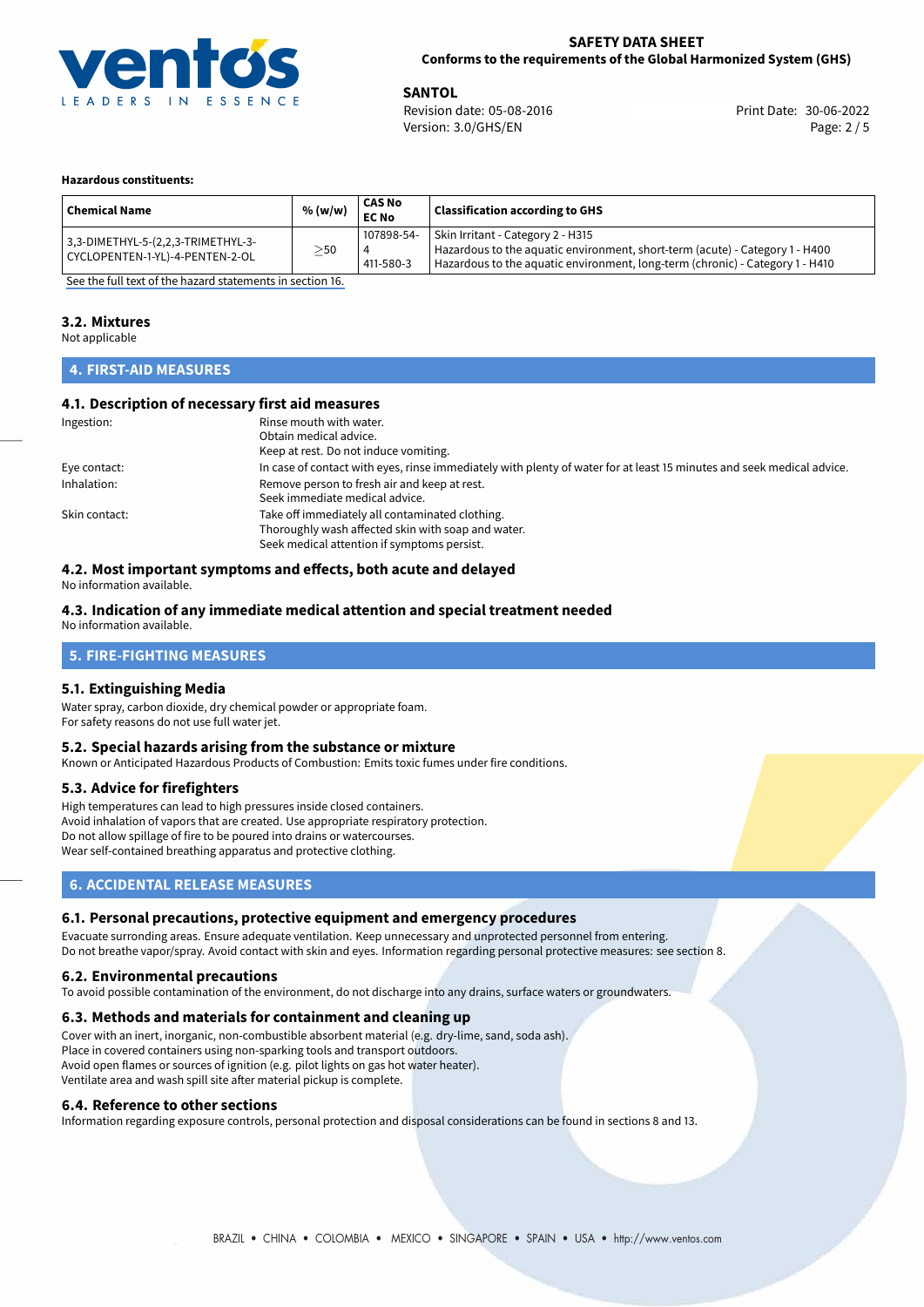

**SANTOL**<br>
Revision date: 05-08-2016 **Print Date: 30-06-2022** Version: 3.0/GHS/EN Page: 3 / 5

# **7. HANDLING AND STORAGE**

# **7.1. Precautions for safe handling**

Do not store or handle this material near food or drinking water. Do not smoke. Avoid contact with the eyes, skin and clothing. Wear protective clothing and use glasses. Observe the rules of safety and hygiene at work. Keep in the original container or an alternative made from a compatible material.

# **7.2. Conditions for safe storage, including any incompatibilities**

Store in tightly closed and preferably full containers in a cool, dry and ventilated area, protected from light. Keep away from sources of ignition (e.g. hot surfaces, sparks, flame and static discharges). Keep away from incompatible materials (see section 10).

## **7.3. Specific end use(s)**

No information available.

**8. EXPOSURE CONTROLS AND PERSONAL PROTECTION**

# **8.1. Control parameters**

Components with occupational exposure limits: None known.

### **8.2. Exposure controls**

Measures should be taken to prevent materials from being splashed into the body. Provide adequate ventilation, according to the conditions of use. Use a mechanical exhaust if required.

### **8.3. Individual protection measures, such as personal protective equipment**

| Eye/Face protection:             | Chemical safety goggles are recommended. Wash contaminated goggles before reuse.                                                            |
|----------------------------------|---------------------------------------------------------------------------------------------------------------------------------------------|
| Hand Protection:                 | Chemical-resistant gloves are recommended. Wash contaminated gloves before reuse.                                                           |
| Body protection:                 | Personal protective equipment for the body should be selected based on the task being performed and the risks<br>involved.                  |
| Respiratory Protection:          | In case of insufficient ventilation, use suitable respiratory equipment.                                                                    |
| Environmental exposure controls: | Emissions from ventilation or process equipment should be checked to ensure they comply with environmental<br>protection legislation.       |
|                                  | In some cases, filters or engineering modifications to the process equipment will be necessary to reduce emissions to<br>acceptable levels. |
|                                  |                                                                                                                                             |

# **9. PHYSICAL AND CHEMICAL PROPERTIES**

### **9.1. Information on basic physical and chemical properties**

| Appearance:                            | Liquid                      |
|----------------------------------------|-----------------------------|
| Colour:                                | Conforms to standard        |
| Odour:                                 | Conforms to standard        |
| Odour theshold:                        | Not determined              |
| pH:                                    | Not determined              |
| Melting point/freezing point:          | Not determined              |
| Boling point/boiling range:            | 265                         |
| Flash point:                           | 101 °C                      |
| Evaporation rate:                      | Not determined              |
| Flammability:                          | Not determined              |
| Lower flammability/Explosive limit:    | Not determined              |
| Upper flammability/Explosive limit:    | Not determined              |
| Vapour pressure:                       | Not determined              |
| Vapour Density:                        | Not determined              |
| Density:                               | $0,896 - 0,906$ g/mL (20°C) |
| Relative density:                      | $0,896 - 0,906$ (20°C)      |
| Water solubility:                      | <b>INSOLUBLE IN WATER</b>   |
| Solubility in other solvents:          | Not determined              |
| Partition coefficient n-octanol/water: | Not determined              |
| Auto-ignition temperature:             | Not determined              |
| Decomposition temperature:             | Not determined              |
| Viscosity, dynamic:                    | Not determined              |
| Viscosity, kinematic:                  | Not determined              |
| Explosive properties:                  | Not determined              |
| Oxidising properties:                  | Not determined              |
|                                        |                             |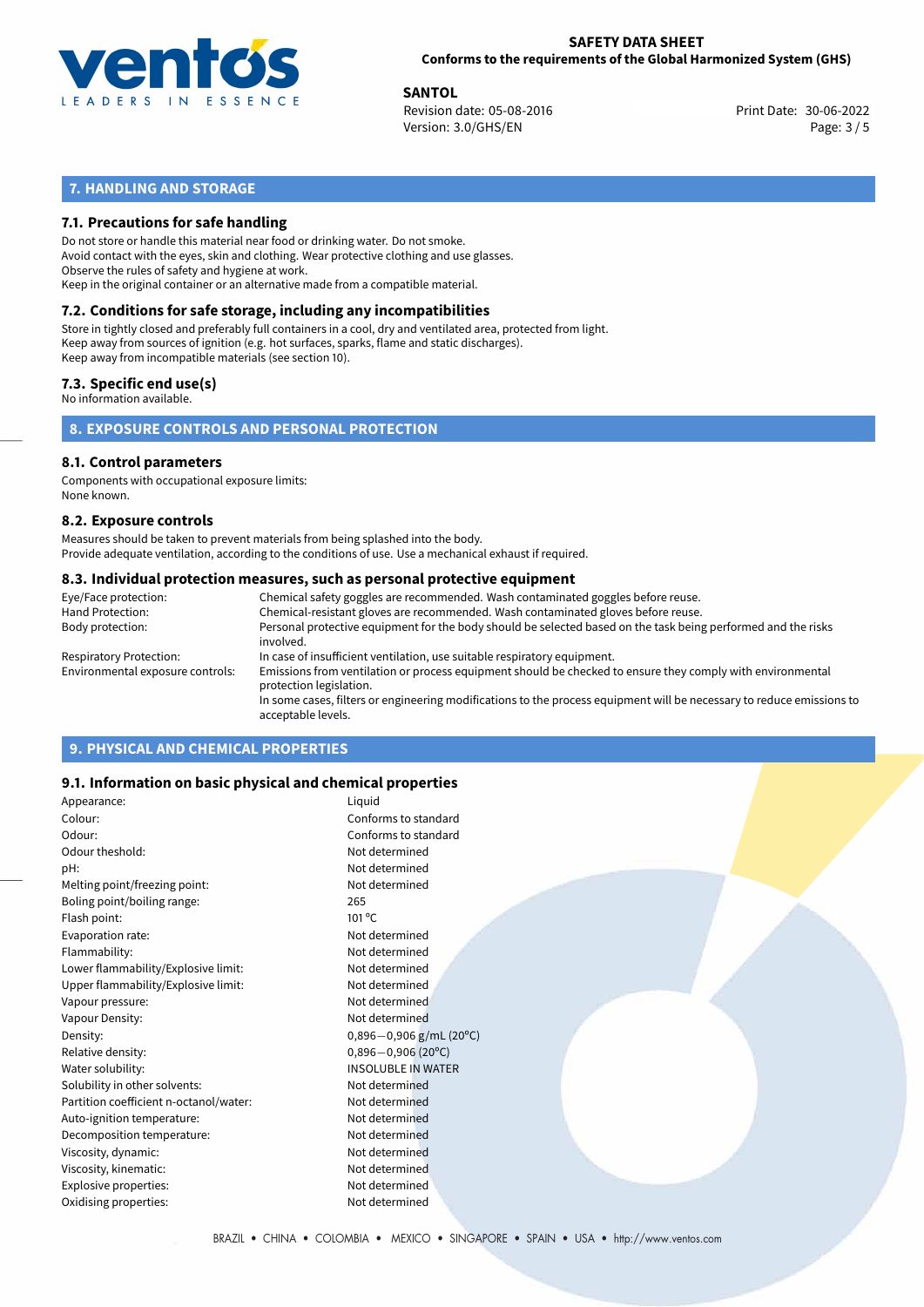

**SANTOL**<br>
Revision date: 05-08-2016 **Print Date: 30-06-2022** Version: 3.0/GHS/EN Page: 4 / 5

# **10. STABILITY AND REACTIVITY**

### **10.1. Reactivity**

No hazardous reactions if stored and handled as prescribed/indicated.

### **10.2. Chemical stability**

The product is stable if stored and handled as prescribed/indicated.

### **10.3. Possibility of hazardous reactions**

No hazardous reactions if stored and handled as prescribed/indicated.

### **10.4. Conditions to Avoid**

Conditions to Avoid: Excessive heat, flame or other ignition sources.

### **10.5. Incompatible materials**

Avoid contact with strong acids and bases and oxidizing agents.

### **10.6. Hazardous decomposition products**

During combustion may form carbon monoxide and unidentified organic compounds.

# **11. TOXICOLOGICAL INFORMATION**

| <b>Acute toxicity</b>             | Based on the data available, the criteria for classification are not met. |
|-----------------------------------|---------------------------------------------------------------------------|
| <b>Skin corrosion/irritation</b>  | Causes skin irritation.                                                   |
| Serious eye damage/irritation     | Based on the data available, the criteria for classification are not met. |
| Respiratory or skin sensitisation | Based on the data available, the criteria for classification are not met. |
| <b>Germ cell mutagenicity</b>     | Based on the data available, the criteria for classification are not met. |
| Carcinogenicity                   | Based on the data available, the criteria for classification are not met. |
| <b>Reproductive toxicity</b>      | Based on the data available, the criteria for classification are not met. |
| <b>STOT-single exposure</b>       | Based on the data available, the criteria for classification are not met. |
| <b>STOT-repeated exposure</b>     | Based on the data available, the criteria for classification are not met. |
| <b>Aspiration hazard</b>          | Based on the data available, the criteria for classification are not met. |

### **12. ECOLOGICAL INFORMATION**

### **12.1. Toxicity**

**Assessment:** Very toxic to aquatic life with long lasting effects. **Experimental/calculated data:** No information available.

### **12.2. Degradability**

No information available.

### **12.3. Bioaccumulative potential** No information available.

**12.4. Soil mobility** No information available.

# **12.5. Other adverse effects**

See also sections 6, 7, 13 and 15 Do not allow to get into waste water or waterways.

# **13. DISPOSAL CONSIDERATIONS**

### **13.1. Waste treatment methods**

Dispose of in accordance with national and local environmental regulations.